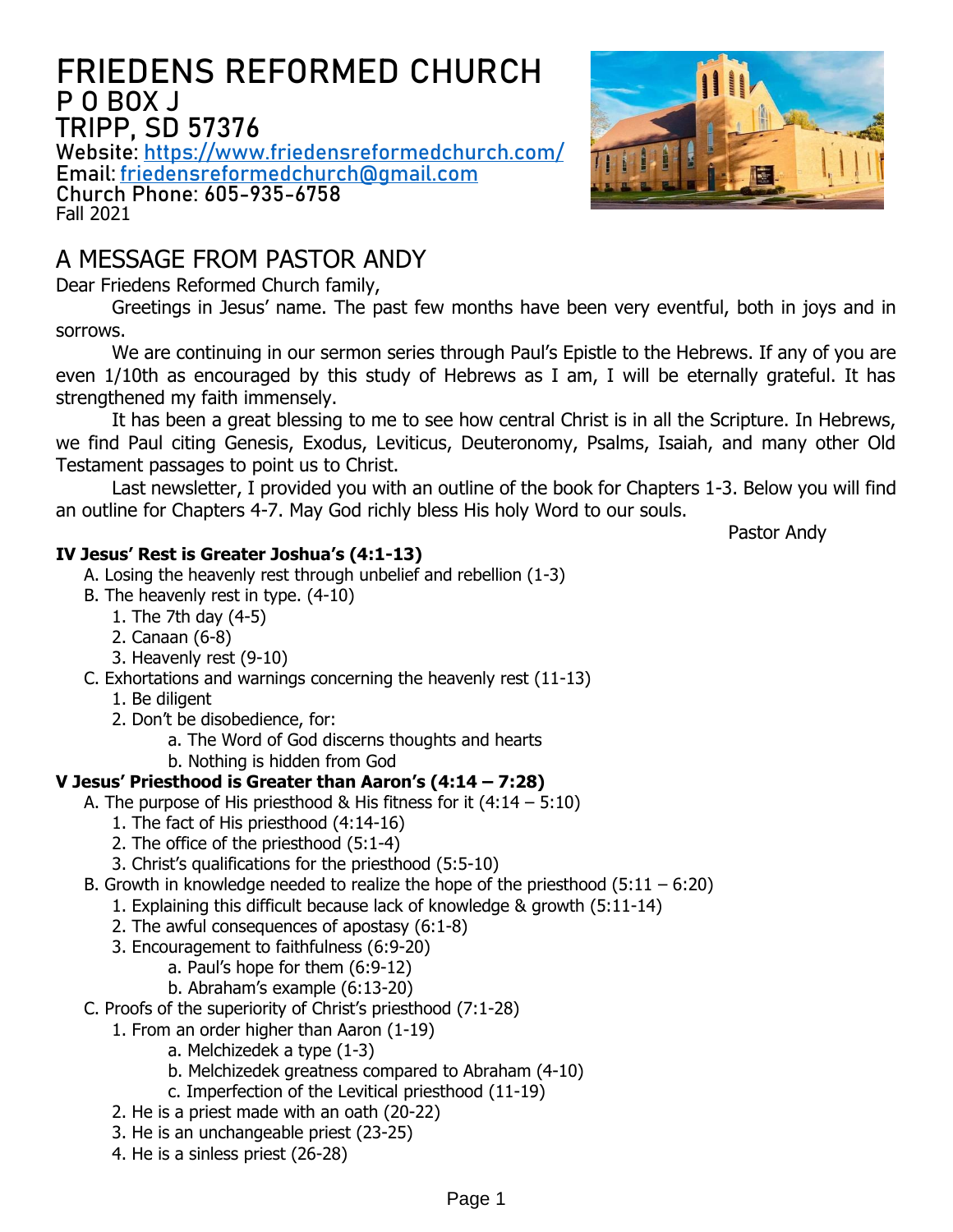

\*\*\*\*\*

## REMEMBER IN YOUR PRAYERS

Alice Haeffner went to be with the Lord on July 9, 2021. A memorial service was held on September 13<sup>th</sup>.

Adeline Dewald graduated to heavenly glory on August 14, 2021. Funeral services were held on August 16<sup>th</sup>.

Leroy Pietz went to his heavenly home on August 15, 2021. Funeral services were held on August 21<sup>st</sup>.

Nursing Home Residents and Shut-Ins

Therefore we are buried with him by baptism into death: that like as Christ was raised up from the dead by the glory of the Father, even so we also should walk in newness of life.

Romans 6:4 NKJV

\*\*\*\*\*

# UNITED IN MARRIAGE



Laura Huether and Brandon Lee were united in marriage on July 31. Best wishes!

# YOUTH VISIT CREATION MUSEUM and NOAH'S ARK

The youth group along with their advisors traveled to Petersburg and Grant County, Kentucky, to tour the Creation Museum and the Ark Encounter, which has a large representation of Noah's Ark based on the Genesis flood narrative contained in the Bible.



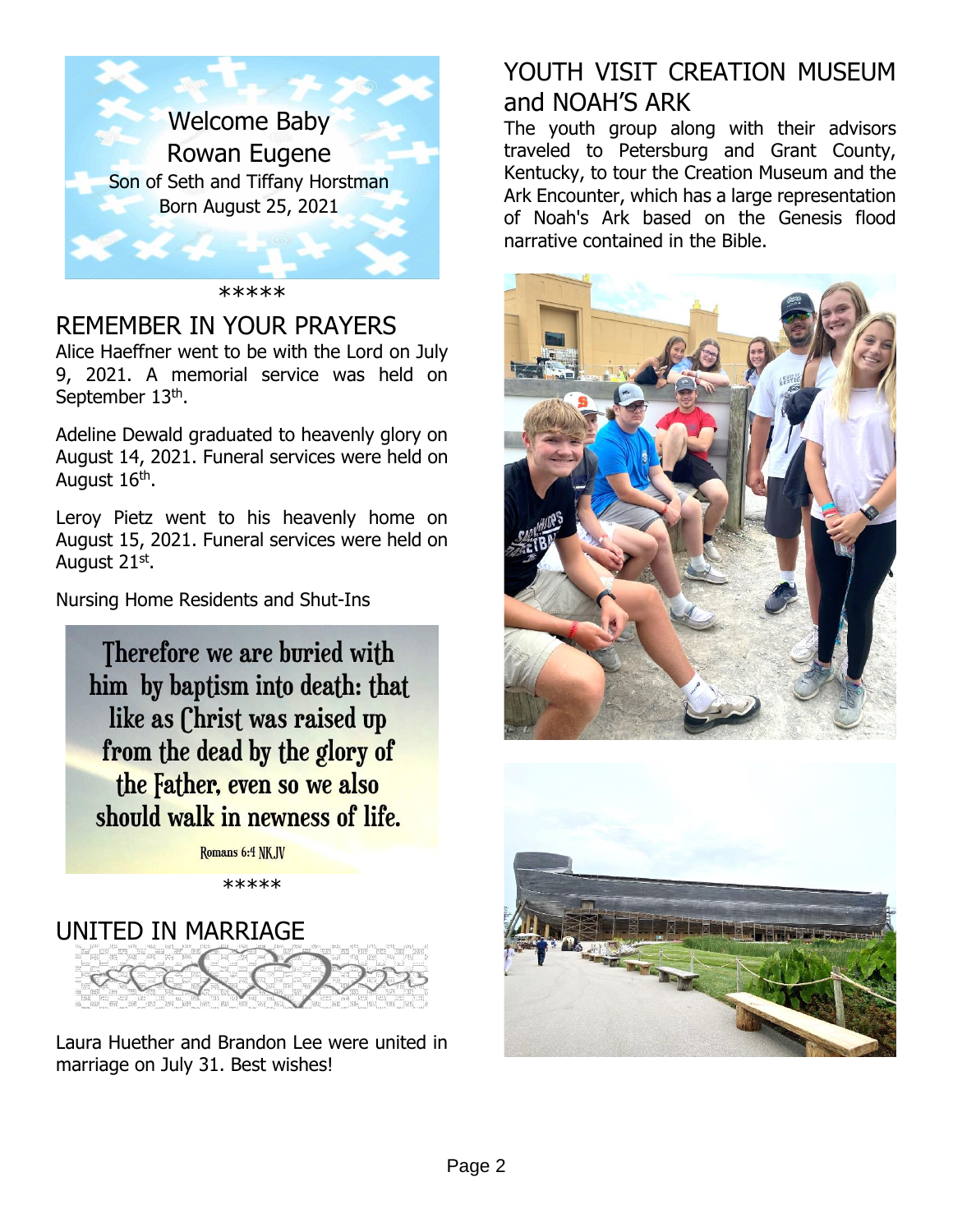## WOMEN'S GUILD UPDATES

The Guild's annual Samaritan's Purse Christmas shoebox mission project has concluded with twentyeight boxes filled with hygiene items, school supplies, toys, clothing, etc., as well as a Gospel booklet, THE GREATEST JOURNEY, which includes lessons inviting the children to follow Christ, grow in their faith and share the Gospel. "But Jesus called the children to him and said, 'Let the little children come to me, and do not hinder them, for the kingdom of God belongs to such as these.' " Luke 18:16

Friedens' September 15 Potato Topper fundraiser event was very successful, with approximately 200 takers for a baked potato with all the trimmings and an abundant variety of desserts! We hope the food and fellowship was enjoyed by all, and we hope to see you in 2022!

The Guild's funeral committees served three memorial services/funerals this summer: Ruby Batterman on July 24, Leroy Pietz on August 21 and Alice Haeffner on September 13. We would like to extend our sincere sympathy to their families.

A sincere THANK YOU goes out to all of our Friedens family for your many contributions and donations in making our mission work possible. It is ALWAYS very much appreciated!

\*\*\*\*\*\*\*\*\*\*\*\*\*\*\*\*\*\*\*\*\*\*\*\*\*\*\*\*\*\*\*\*\*\*\*\*\*\*\*\*\*\*\*\*\*\*\*\*\*\*\*\*\*\*\*\*\*\*\*\*\*\*\*\*\*\*

Friedens' Nursing Home/Assisted Living Residents (With Addresses and Birthdays)

- 1. Maydean Dewald Borman Manor; 501 N 4th St., Parkston, SD 57366 Birthday: Feb. 13
- 2. Betty L. Meyer Trail Ridge Memory Care, 3400 W Ralph Rogers Rd. Apt #104, Sioux Falls, SD 57108 Birthday: Aug. 4
- 3. Elva Brosz Avera Assisted Living; 400 W Fir St; Parkston, SD 57366 Birthday: Feb. 22
- 4. Violet Ehresmann Avera Assisted Living; 400 W Fir St; Parkston, SD 57366 Birthday: March 11

#### Friedens' Shut-ins

- 1. Janelle Meisenhoelder–101 S. Carpenter St., Tripp, SD 57376
- 2. Maynard Dewald–P.O. Box 152, Tripp, SD 57376
- 3. Pauline Finck-41309 295th, Scotland, SD 57059

\*\*\*\*\*\*\*\*\*\*\*\*\*\*\*\*\*\*\*\*\*\*\*\*\*\*

#### CHRISTIAN ED SUNDAY

October 10<sup>th</sup> has been designated as Christian Ed Sunday. Thank you to all those who give of your talents to share the good news. Gary Schnabel, Superintendent Amy Brown, Treasurer

Lennis Mehlhaff Lori Dewald Jeff Mehlhaff Jen Gemar Jody Schnabel Pastor Andy Underhile

1 Peter 4:10 As each has received a gift, use it to serve one another, as good stewards of God's varied grace.

#### MISSION FEST – OCTOBER 17

Join us on October 17<sup>th</sup> as we are reminded of the greatness of our God and what He has done and is doing.

Our speaker is Rev. Randall Klynsma from the Omaha Reformed Church, Omaha, Nebraska, formerly from Bridgewater, South Dakota.

There will be a potluck in the fellowship hall after the service.

WATCH BULLETIN, WEBSITE AND FACEBOOK FOR UPCOMING EVENTS!